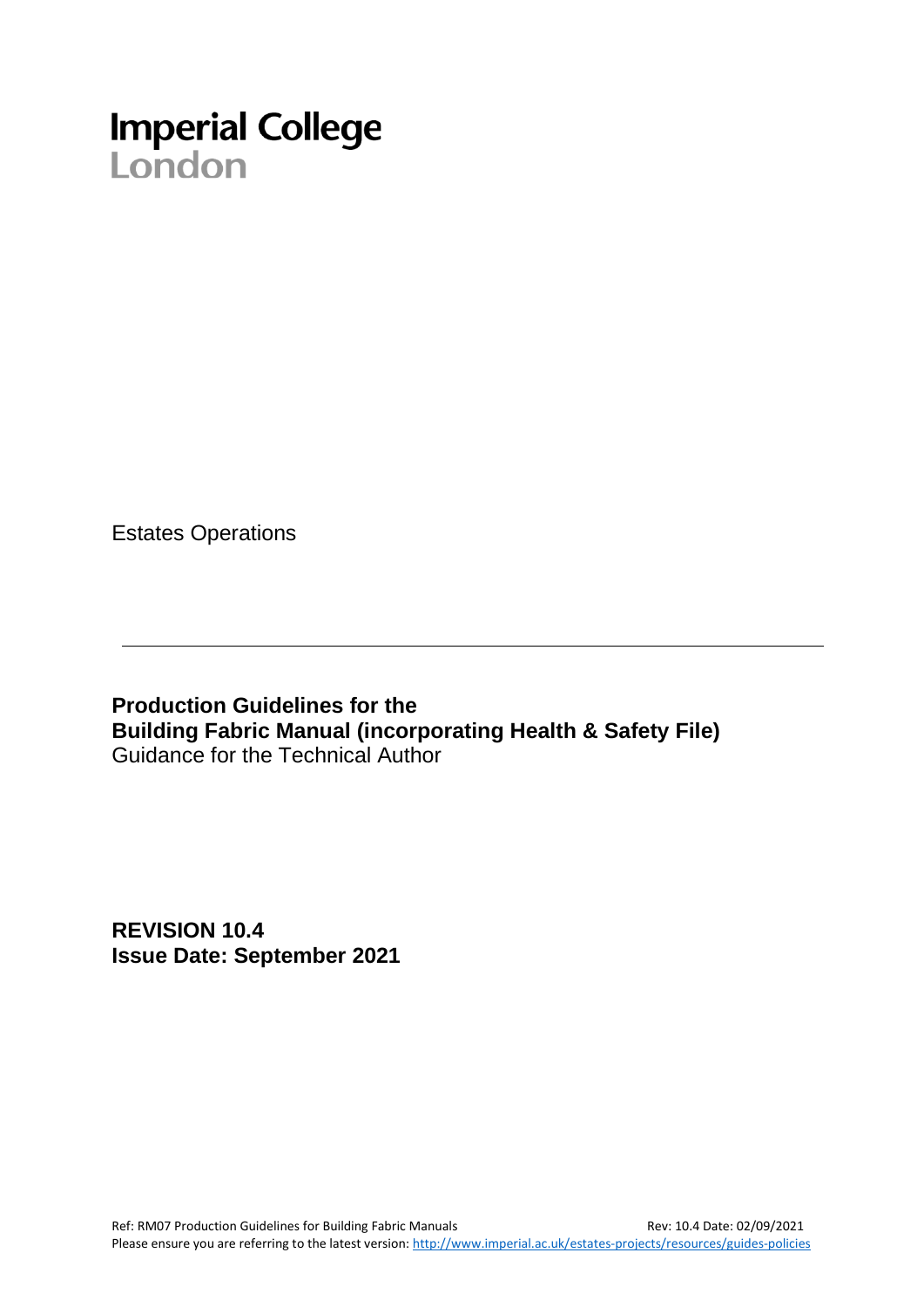# Document History

# Revision History

| <b>Revision</b><br><b>Number</b> | <b>Revision</b><br><b>Date</b> | <b>Summary of Changes</b>                                                                                                                                                                                                                                  |  |  |
|----------------------------------|--------------------------------|------------------------------------------------------------------------------------------------------------------------------------------------------------------------------------------------------------------------------------------------------------|--|--|
| Rev 10                           | February<br>2016               |                                                                                                                                                                                                                                                            |  |  |
| <b>Rev 10.1</b>                  | February<br>2017               | Updated Pt 1 7.0 Draft Manuals Review Process<br>Updated Pt 2 2.2 Fire Strategy<br>Updated Pt 2 5.0 Asbestos Information<br>Changed all references of Supervisor to Compliance<br>$\bullet$<br><b>Monitor</b>                                              |  |  |
| <b>Rev 10.2</b>                  | August 2017                    | Section 9 updated to define new schedule of contents                                                                                                                                                                                                       |  |  |
| <b>Rev 10.3</b>                  | January<br>2020                | Minor text updates to refer to EIR instead of CAD<br>$\bullet$<br>strategy and updating changes to job titles and division<br>names.<br>removed text from Pt 1 7.0 which is duplicated in<br>$\bullet$<br>document RM09                                    |  |  |
| <b>Rev 10.4</b>                  | September<br>2021              | updates to required format and delivery method of<br>$\bullet$<br>record documents.<br>minor update to Pt 1 3.0 H&S<br>$\bullet$<br>minor update to Pt 2 5.0 Asbestos Information<br>minor update to Pt 2 2.2 Fire Fighting strategy<br>appendices updated |  |  |
|                                  |                                |                                                                                                                                                                                                                                                            |  |  |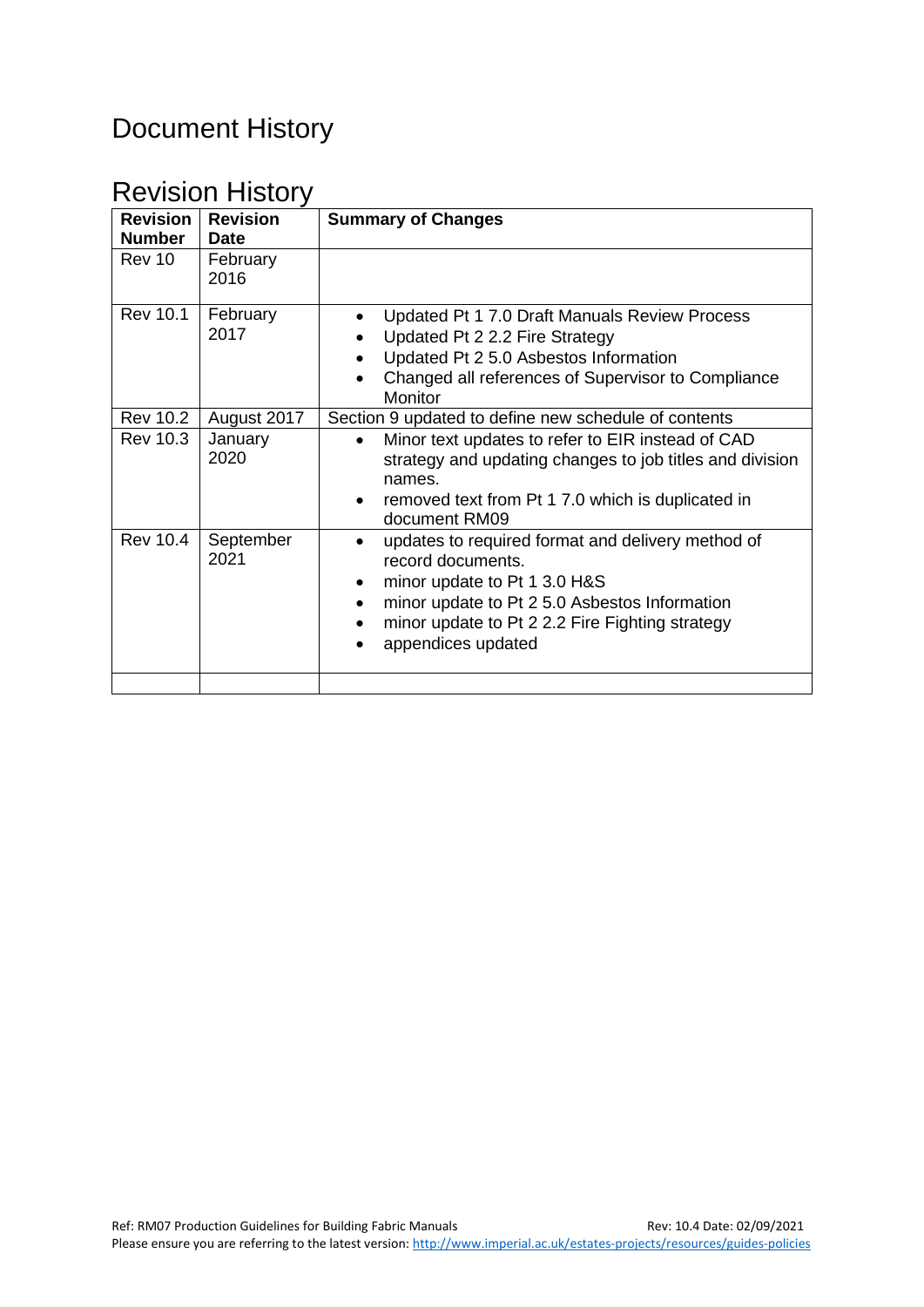## **Contents**

#### **Part 1: Production Guidance**

- 1.0 [Introduction](#page-3-0)
- 2.0 [Purpose of the Building Fabric Manual](#page-3-1)
- 3.0 [Incorporation of the Health & Safety File](#page-3-2)
- 4.0 [Mechanical & Electrical O&Ms](#page-4-0)
- 5.0 [Manual Format](#page-5-0)
- 6.0 [Cover and Spine format](#page-6-0)
- 7.0 [Draft Manuals review](#page-6-1) process
- 8.0 [Production of As-Built Drawings](#page-6-2)
- 9.0 [Distribution of Manuals and Drawings](#page-7-0)

#### **Part 2: Building Fabric Manual Standard Contents**

#### Standard [Index of Contents](#page-8-0)

- 1.0 [Introduction and Location of Works](#page-9-0)
- 2.0 [Nature of Project and Project Description](#page-9-1)
- 3.0 [Project Directory](#page-10-0)
- 4.0 [Health & Safety Information](#page-10-1)
- 5.0 [General Information on Asbestos](#page-11-0)
- 6.0 [Schedules of As-built and As-installed Drawings](#page-11-1)
- 7.0 [Specialist Contractors](#page-11-2)
- 8.0 [Imperial College Specialist Works](#page-12-0)
- 9.0 [Building Maintenance of Structure, Envelope, Finishes, Fixtures and Fittings](#page-12-1)
- 10.0 [Mechanical and Electrical Information](#page-13-0)
- 11.0 [Warranties, Certification and Commissioning](#page-14-0)
- 12.0 [Planning Permissions](#page-14-1)
- 13.0 F10, [Consent to Commence Work, Waste Management](#page-14-2)

#### **Appendices**

[Appendix \(i\) Example Manual Cover](#page-15-0) and Spine label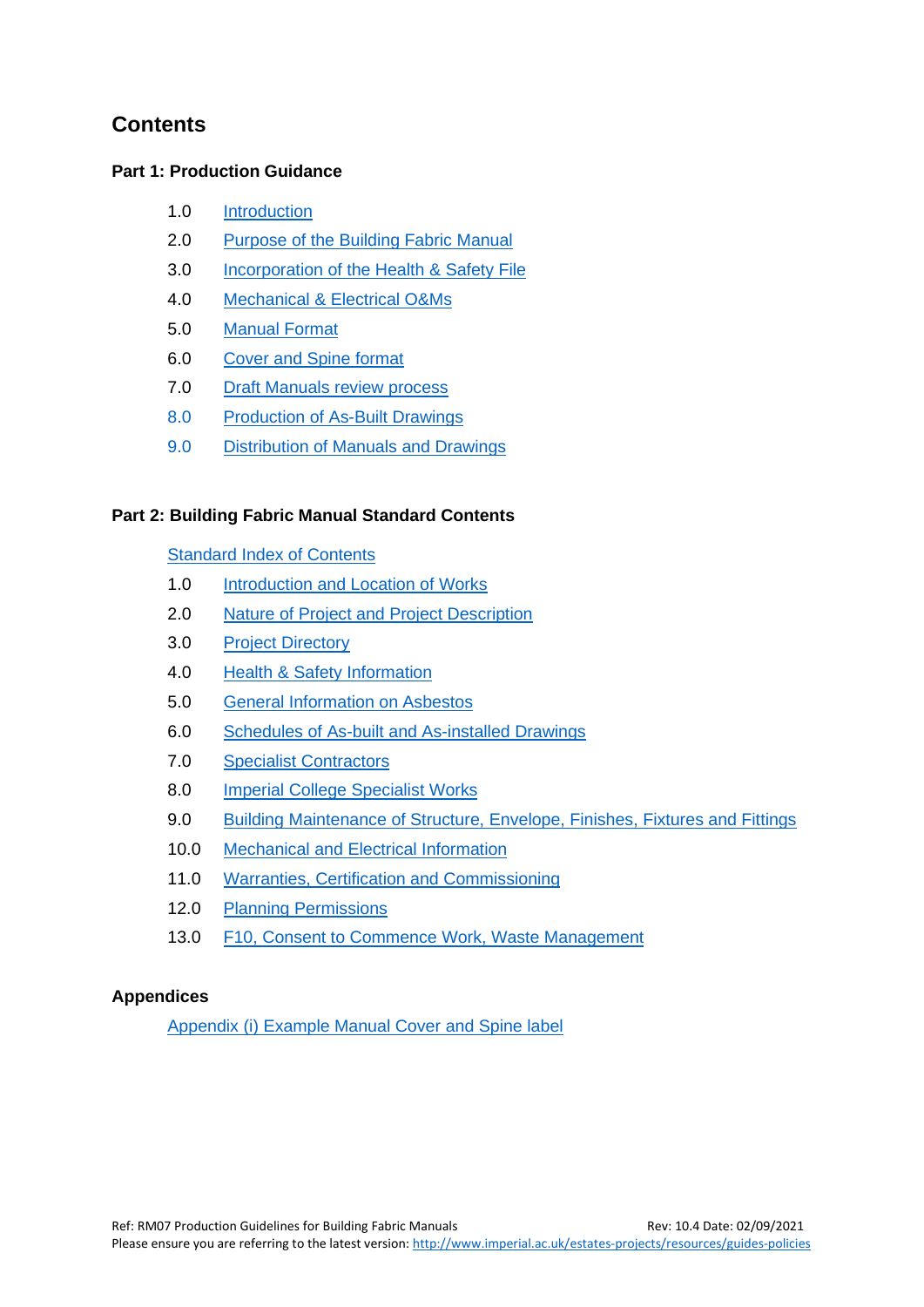## **Part 1: Production Guidance**

#### <span id="page-3-0"></span>**1.0 Introduction**

This document provides guidance for the production of the Building Fabric Manual (Incorporating the Health & Safety File) for Imperial College London construction projects. The contents of this document are aimed at the Technical Author appointed to produce the manuals.

This should be read in conjunction with the latest revisions of *Record Document Process Guidelines (RM09)* the *Production Guidelines for the Operating & Maintenance Manuals (Mechanical & Electrical Services) (RM08)* and the Technical Author's Scope of Services.

It is the responsibility of the Contractor to deliver all O&Ms and associated Record Drawings as a required deliverable of the works carried out. To enable the manuals to be produced to the standard required by the College, they are to appoint a Technical Author from the College's recommended list.

Should the scope of the project determine that no Technical Author is required, the Contractor is instead to produce the Record Documents in accordance with these quidelines.<sup>[1](#page-3-3)</sup>

Refer to the *Record Document Process Guidelines (RM09)* for an outline of individual responsibilities and record document production process.

The intention is to provide a document that meets statutory and operational requirements, whilst being user friendly and compatible with the College's document management system.

#### <span id="page-3-1"></span>**2.0 Purpose of the Building Fabric Manual**

The Building Fabric Manual (BFM) consists of the information required by Estates Operations to manage the maintenance of the external fabric of the building, along with all internal fittings, fixtures and finishes. The manual should contain all architectural and structural information on changes made to the space, providing a reliable reference point for any future renovations and repairs.

The BFM provides all the information to allow the Building Manager to:

- Manage their work safely
- Advise on significant risks to those who require access to the building to undertake surveys, construction work or regular maintenance work to plant and equipment.

<span id="page-3-2"></span>The manual also forms part of the Record Documentation for issue to the Archive, providing an authentic and accurate record of the works carried out as part of the project.

<span id="page-3-3"></span><sup>1</sup> This is to be agreed at the Record Document Strategy Meeting by the Contractor, Project Manager and Archives Officer (Projects).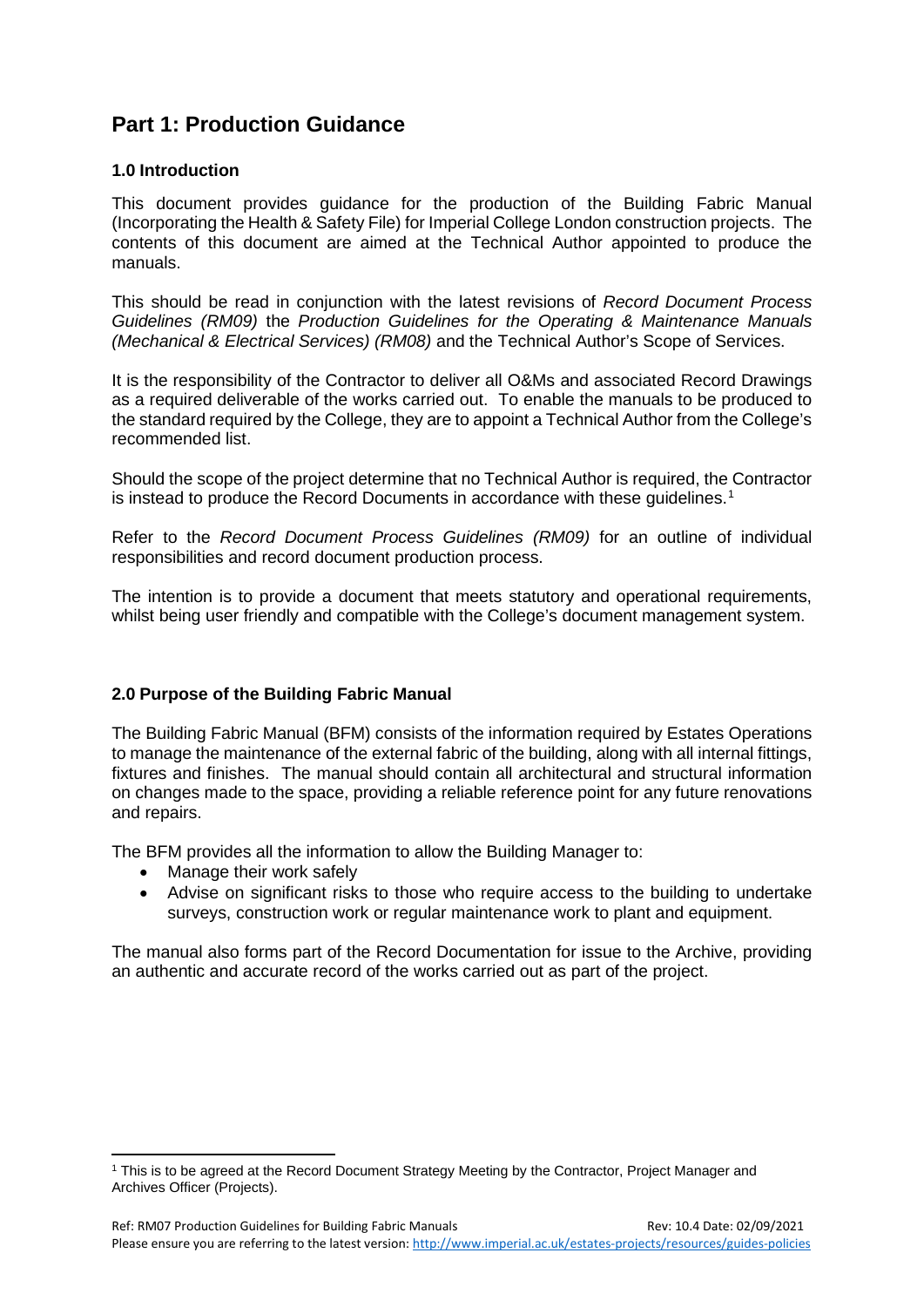#### **3.0 Incorporation of the Health and Safety file**

The Principal Designer is responsible for the production of a Health & Safety file for all projects involving more than one contractor, in accordance with Appendix 4 of L153 "Managing Health and Safety in Construction". [2](#page-4-1)

If the College is retaining the role of Principal Designer, the Project Manager needs to schedule a meeting with the Building Manager, Maintenance Manager and Estates H&S Manager (Construction) to determine significant risks associated with the work which may require management controls. The H&S Manager will produce the H&S statement for inclusion in the Building Fabric Manual

Health & Safety information includes:

- Building fire strategy, including drawings showing emergency evacuation routes and locations of fire-fighting equipment, evacuation lifts and safe zones.
- Asset management as agreed with the end-user, including window and façade cleaning, plant and equipment replacement strategies.
- Notes on residual risks to be managed by the client for the project area. This will include any hazardous materials required to be purchased or used as part of a maintenance regime eg oils, cleaning fluids, paints and adhesives noted in [Section 9](#page-12-1) under Fittings, Fixtures and Finishes.
- Up to date information on asbestos in the project area (for inclusion within [Section 5](#page-11-0)

For most projects, this information will be incorporated within the Building Fabric Manual. The Principal Designer is to work with the Contractor and Technical Author to ensure that all necessary Health & Safety information is included in the file, forming a part of their final signoff process. If no Building Fabric manual is required owing to the nature of works, the Health & Safety File shall be incorporated within the Mechanical and Electrical O&Ms, with any necessary changes to the schedule of contents to be discussed with the Estates Records & Archives Officer.

Any exceptions, where a Health & Safety file may be required as a separate document and produced by the Principal Designer, will be agreed in the Record Document Strategy Meeting.

#### <span id="page-4-0"></span>**4.0 Mechanical and Electrical O&Ms**

For the majority of projects, the mechanical and electrical installations will be required to be produced as separate manuals. (Operation and Maintenance Manuals). Refer to *Production Guidelines for the Operating & Maintenance Manuals (RM08)* for the production and distribution of these documents.

For minor projects, this information may be incorporated within the Building Fabric manual, as agreed at the O&M strategy meeting.

<span id="page-4-1"></span><sup>2</sup> Health & Safety Executive "Managing Health and Safety in Construction. Construction (Design and Management) Regulations 2015;<http://www.hse.gov.uk/pubns/priced/l153.pdf>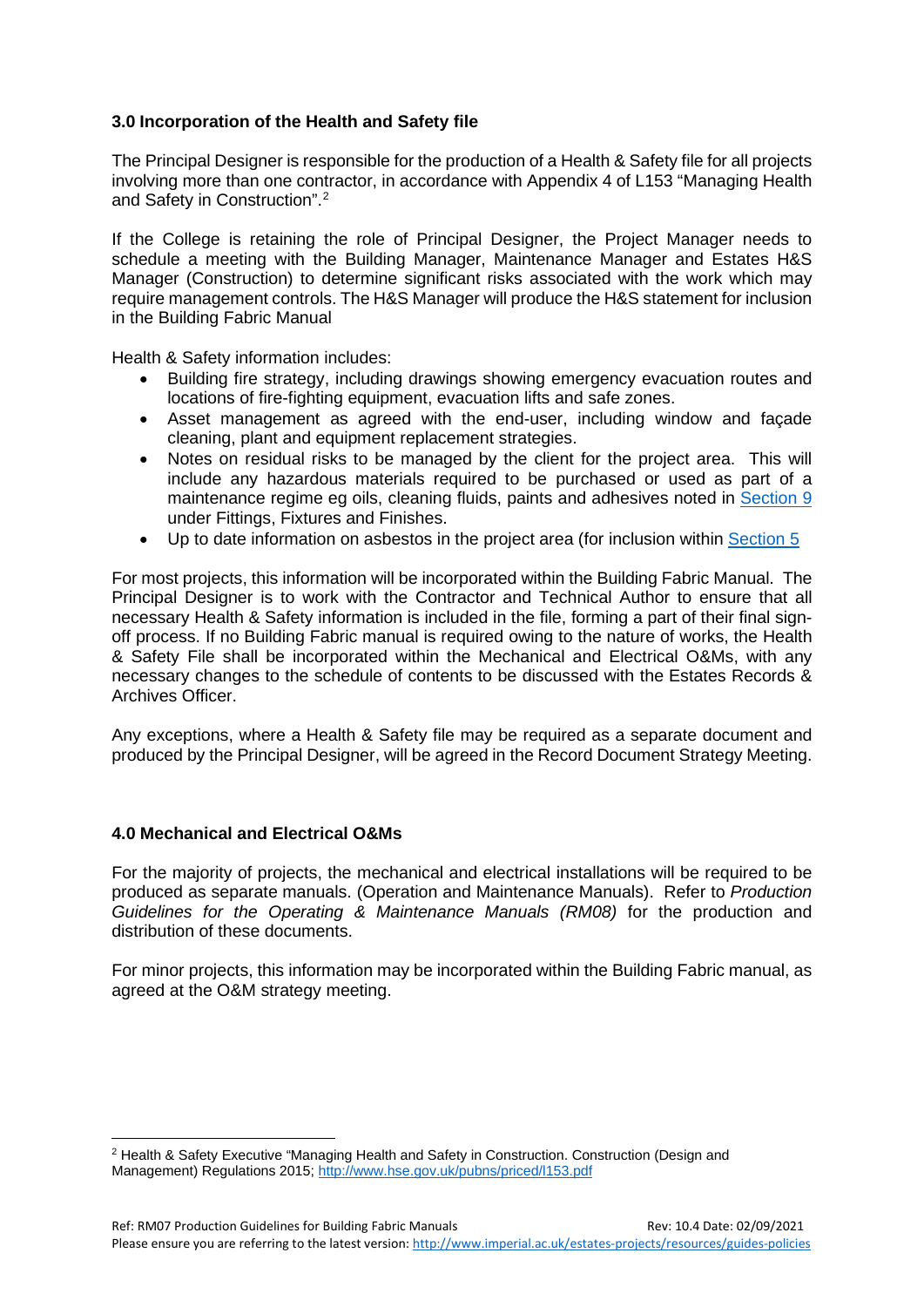#### <span id="page-5-0"></span>**5.0 Manual Format**

The contents of the manual will consist of 13 sections as described in Part 2 of this document.

The typeface to be used is Arial. Other fonts should only be used in specific applications where the use of Arial is not possible or appropriate (e.g. mathematical formulas). $3$  When using the Imperial College logo, always use the original and unaltered artwork. This is available upon request from the Imperial College Communications Division: <http://www.imperial.ac.uk/graphicidentity/applyingthegraphicidentity/usingthelogo>

#### **Digital format**

The electronic manual is to be issued as a single pdf file. The document must be fully hyperlinked, with all literature inserted within the document, and not link to files or documents contained in external folders. Hyperlinks should include (but not limited to):

- Contents page to each section of the manual
- Each section's index page to referenced items / sub-sections within that section.
- Maintenance strategy/hazards outlined in Section 4 to the appropriate literature/drawings in Section 9
- Any reference to an item found elsewhere in the manual.

The document needs to be user friendly, enabling the user to review all sections independently via the hyperlinks and without having to scroll through the entire document.

The digital format issue should consist of a folder containing the following items:

- One version of the manual in an editable pdf format, enabling the information to be extracted or updated
- One version of the manual saved in PDF/A format, to provide an authentic record suitable for long term preservation.<sup>[4](#page-5-2)</sup>
- A folder of as-built drawings in pdf and dwg format (meeting the project EIR requirements). These are to be fully itemised in the schedule of drawings in Section 6 of the manual.
- For manuals incorporating M&E, the asset register in excel format
- *Where agreed in the Record Document strategy meeting, a copy of the manual and literature in their native editable format (word format, for example)*

Zip files are not to be used.

Any other documents requiring issue as a separate file (for example a specialist contractor manual) needs to be agreed and recorded in the minutes of the Record Document Strategy meeting and included on the Tracker. **Unless this has been agreed, all sub-contractor literature needs to be incorporated within the manual's pdf document.**

Literature which has been issued as a separate file or incorporated within another manual should be cross-referenced in the appropriate section, to aid the user in locating the information.

<span id="page-5-1"></span><sup>3</sup> Refer to Imperial College's Graphic Identity webpages for further information, including the "house style": <http://www3.imperial.ac.uk/graphicidentity>

<span id="page-5-2"></span><sup>4</sup> The 'A' in PDF/A stands for 'Archive' and signifies that the format has been confined to basic PDF features to simplify its long term preservation. Its adoption assists in the preservation of PDF files by preventing encryption, digital rights mechanisms and other features which impede preservation. PDF/A was ISO-approved in 2005 (as ISO 19005-1).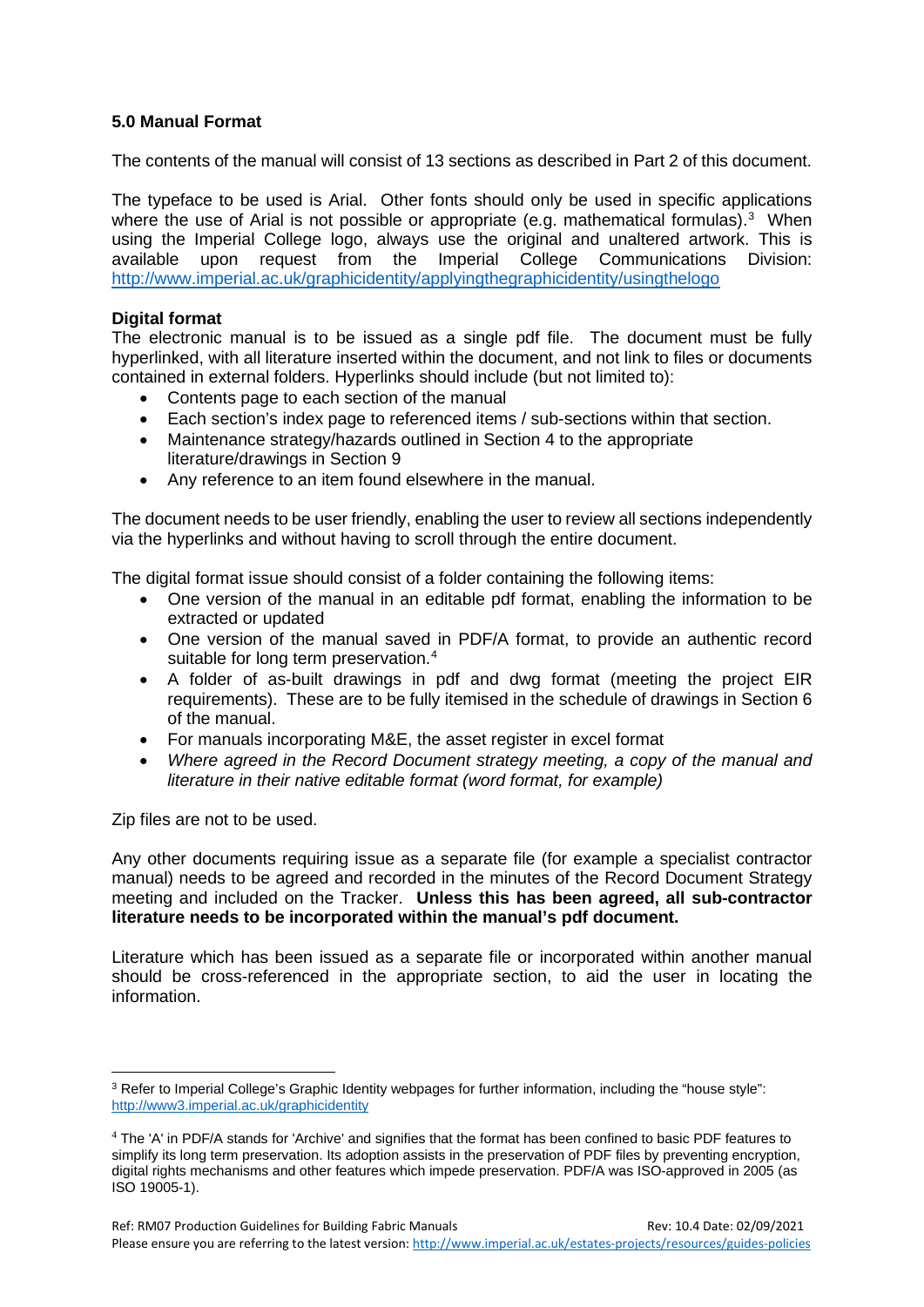#### **Hard copy format**

A hard copy of the manual, including architectural and key structural drawings is also required for the College Estates archive

The hard copy file is to be issued in a white hard cover A4 4-ring binder. Sections should be clearly denoted using wide subject dividing cards.

For some projects, a digital only issue may be sufficient, where agreed and minuted at the Record Document strategy meeting.

#### <span id="page-6-0"></span>**6.0 Cover and spine Format**

The front cover (and the spine of the hard copy manual) must provide easy reference to project information so that the user can easily locate the correct manual.

- Text must include the project number, document reference number, project title, building, date of issue, type of manual, contractor's details. Contact the Estates Records & Archives Officer to obtain the agreed project name and reference numbers.
- For the hard copy, where more than one volume is required, the spine label must also include a schedule of information contained within that specific volume ie Section number and headings.

Refer to **Appendix (i)** for sample cover and spine templates. Editable versions of these templates can be obtained from the Estates Records & Archives Officer upon request.

#### <span id="page-6-1"></span>**7.0 Draft manuals review process**

Drafts of the Building Fabric Manual are to be issued for review in accordance with the Project Handover Plan and in sufficient time to allow for the final copies to be issued at completion. The drafts should be uploaded to the project file for review, unless otherwise agreed.

Refer to section 4.07 of [RM09 Record Document Process Guidelines](https://www.imperial.ac.uk/media/imperial-college/administration-and-support-services/estates-projects/public/resources/guides/rm09recorddocs.pdf) for an outline of the review process.

#### <span id="page-6-2"></span>**8.0 Production of Drawings**

The Building Fabric Manual requires all as-built architectural and structural drawings produced as an outcome of the completed works. This includes general arrangement, layout, plans, elevations, section drawings and detail drawings for all elements of the construction.

All drawings are to be issued by the Contractor as final As-built status and produced in accordance with the project-specific Employers Information Requirements (EIR). Refer to:<http://www.imperial.ac.uk/estates-projects/building-information/> Electronic format drawings are to be issued in dwg and pdf formats.

Details of the drawing approval process are outlined in the [RM09 Record Document Process](https://www.imperial.ac.uk/media/imperial-college/administration-and-support-services/estates-projects/public/resources/guides/rm09recorddocs.pdf)  [Guidelines](https://www.imperial.ac.uk/media/imperial-college/administration-and-support-services/estates-projects/public/resources/guides/rm09recorddocs.pdf) and should have commenced at Stage 2 Design.

By construction stage, drawings are expected to be produced to the EIR standard, however final sample drawings should be resubmitted at Stage 5 to [cadcompliance@imperial.ac.uk](mailto:cadcompliance@imperial.ac.uk) to confirm that this has been followed and the room numbering is correct.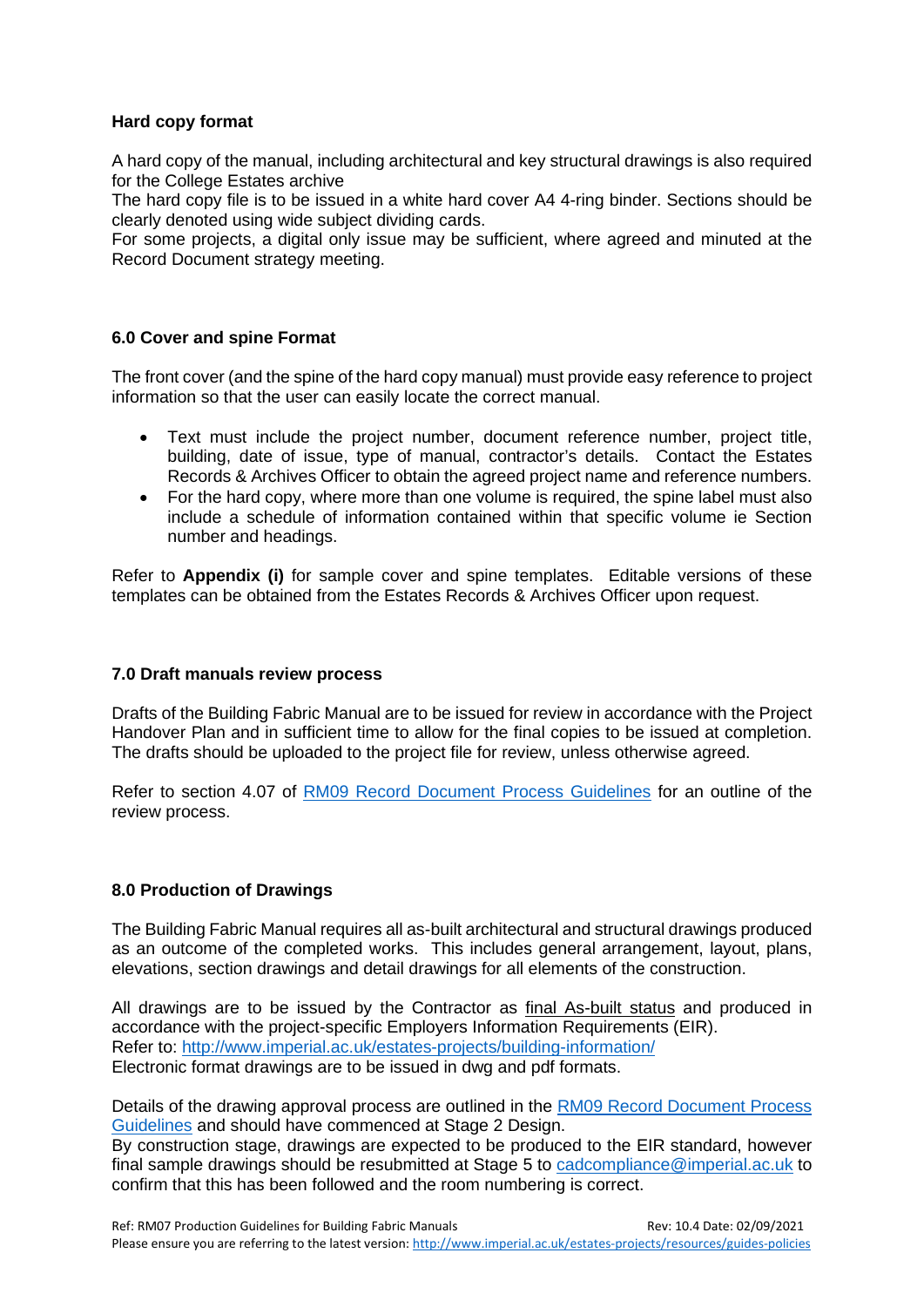#### **The EIR applies to all drawings including architectural, structural, mechanical, public health, electrical etc which represent a part of the fabric of the building and may be needed for alterations or renovations in the future**.

Some manufacturers' component drawings and information, for example as supplied in Section 9 Manufacturer's literature, may be issued in pdf format only. This is to be agreed at the Record Document Strategy Meeting. The Estates Records & Archives Officer must be included in this decision to advise on what drawings are needed for the Estates Archive.

The hard copy manual required for the College Estates Archive must include a full set of hard copy drawings, printed to the size specified on the drawing scale and folded down to A4 for insertion into the file. At a minimum, this applies to all Architectural and Structural drawings, the hard copy output of all other drawings is to be agreed at the Record Document Strategy Meeting.

For large quantities of drawings, which may not be practical to deliver in binders, alternative storage is to be agreed with the Estates Records & Archives Officer to ensure they are stored in a manner suitable for long term preservation whilst meeting storage and access requirements.

NOTE – where the mechanical and electrical information is included with Section 10 of the Building Fabric manual, these drawings are also to meet the above requirements and be issued in hard and electronic copies. Hard copy M&E drawings must be printed to the size specified on the scale.

#### <span id="page-7-0"></span>**9.0 Distribution of Manuals and Drawings**

The final digital format manual and drawings is to be uploaded to the College project file on Box, unless another delivery method has been agreed with the Estates Records & Archives Officer. This must be accompanied by a sign off letter confirming that the record documents have been checked and reviewed, to represent an accurate record of the works carried out.

Upon receipt of this notification, the Estates Records & Archives Officer will transfer the manuals to the O&M database, sending an Issue Memo to confirm receipt. Any further changes to the record documents once issued must be accompanied by a Revision Record to document the updates.

The Building Information team receives set of as-built DWGs from the Records & Archives Officer upon issue of the O&Ms. In the event of a phased project or otherwise delayed issue of O&M's, a set of final As-builts may be required in advance – as agreed by the Building Information Manager, Project Manager and Estates Records & Archives Officer.

The hard copy manual and drawings is to be delivered to the Estates Records & Archives Officer and the content must be an exact copy of the digital version. Any revisions made to the digital copy must also be made to the hard copy – if this has already been delivered to the College, arrangements must be made to replace updated pages.

**All copies (hard copy and digital format) of the drawings and manuals are to be issued to the Estates Records & Archives Officer without exception. Anything issued directly to any other department cannot be guaranteed as the final issued Record Documents.**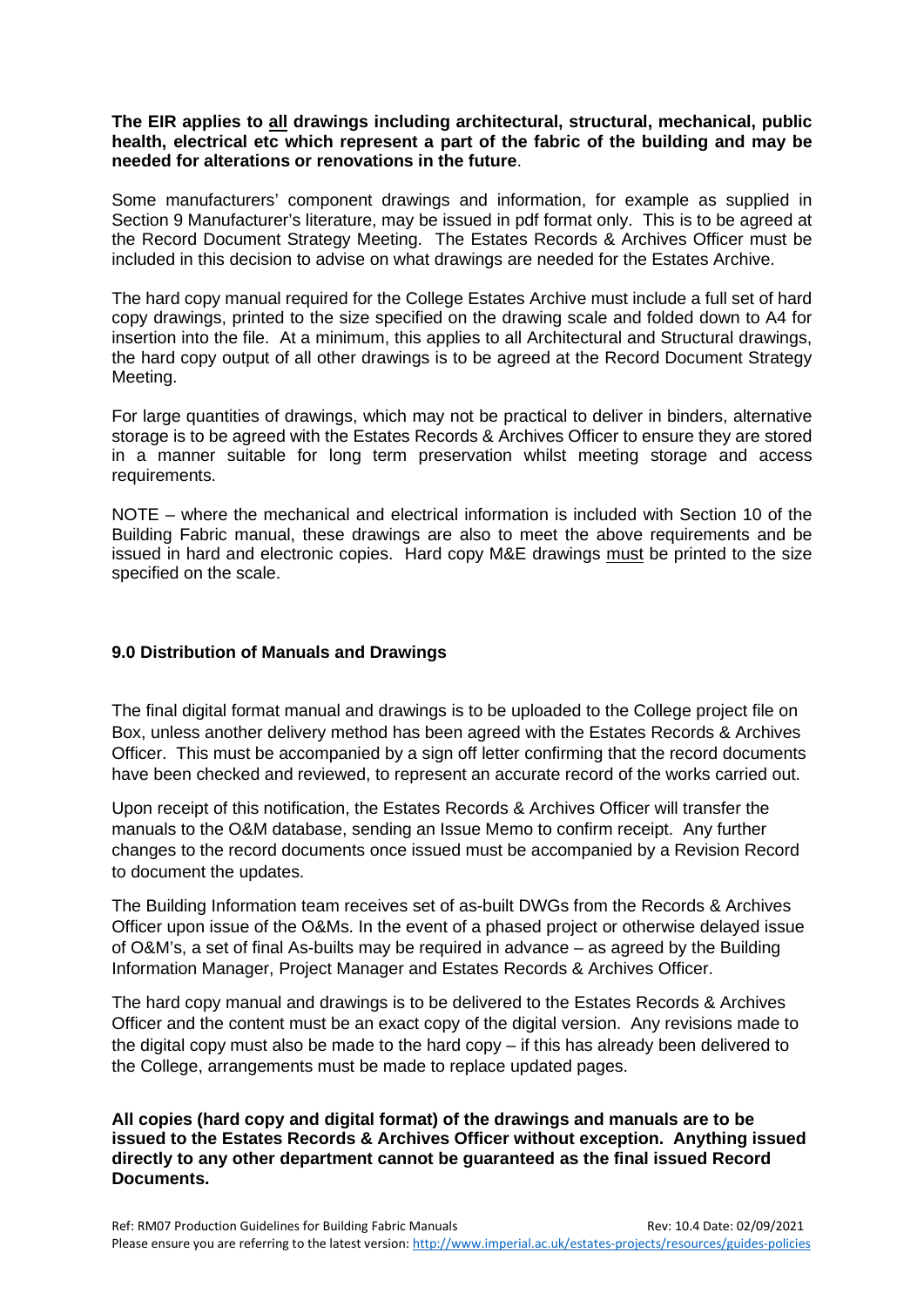## <span id="page-8-0"></span>**Part 2: Building Fabric Manual Standard Contents**

The following is the standard index of contents. Should any section not be applicable to the nature of works, it is not to be omitted but instead should include a comment that the section is "not applicable"

- 1.00 [Introduction and Location of Works](#page-9-0)
- 2.00 [Nature of Project and Project Description](#page-9-1) 2.1 Design Criteria – Architects, Structural and M&E 2.2 Fire Fighting Strategy
- 3.00 [Project Directory](#page-10-0)
- 4.00 [Health and Safety Information](#page-10-1)
- 5.00 [General information on Asbestos](#page-11-0)
- 6.00 [Schedules of all drawings](#page-11-1)
- 7.00 [Specialist Contractors](#page-11-2)
- 8.00 [Imperial College Internal Specialist Works](#page-12-0)
- [9.00 Building Maintenance of Structure, Envelope, Finishes, Fixtures and Fittings](#page-12-1)
	- 9.1 Substructure 9.2 Superstructure 9.3 Internal Finishes
	- 9.4 Fittings, Furnishings and Equipment
	- 9.5 External Works
- 10.0 [Mechanical & Electrical information](#page-13-0)
- 11.0 [Warranties, Certification and Commissioning](#page-14-0)
- 12.0 [Planning Permissions](#page-14-1)
- 13.0 [F10, Consent to Commence Work, Waste Management Plan](#page-14-2)

#### **Detailed description of contents**

Refer to the following pages for further details of what is to be included in each section.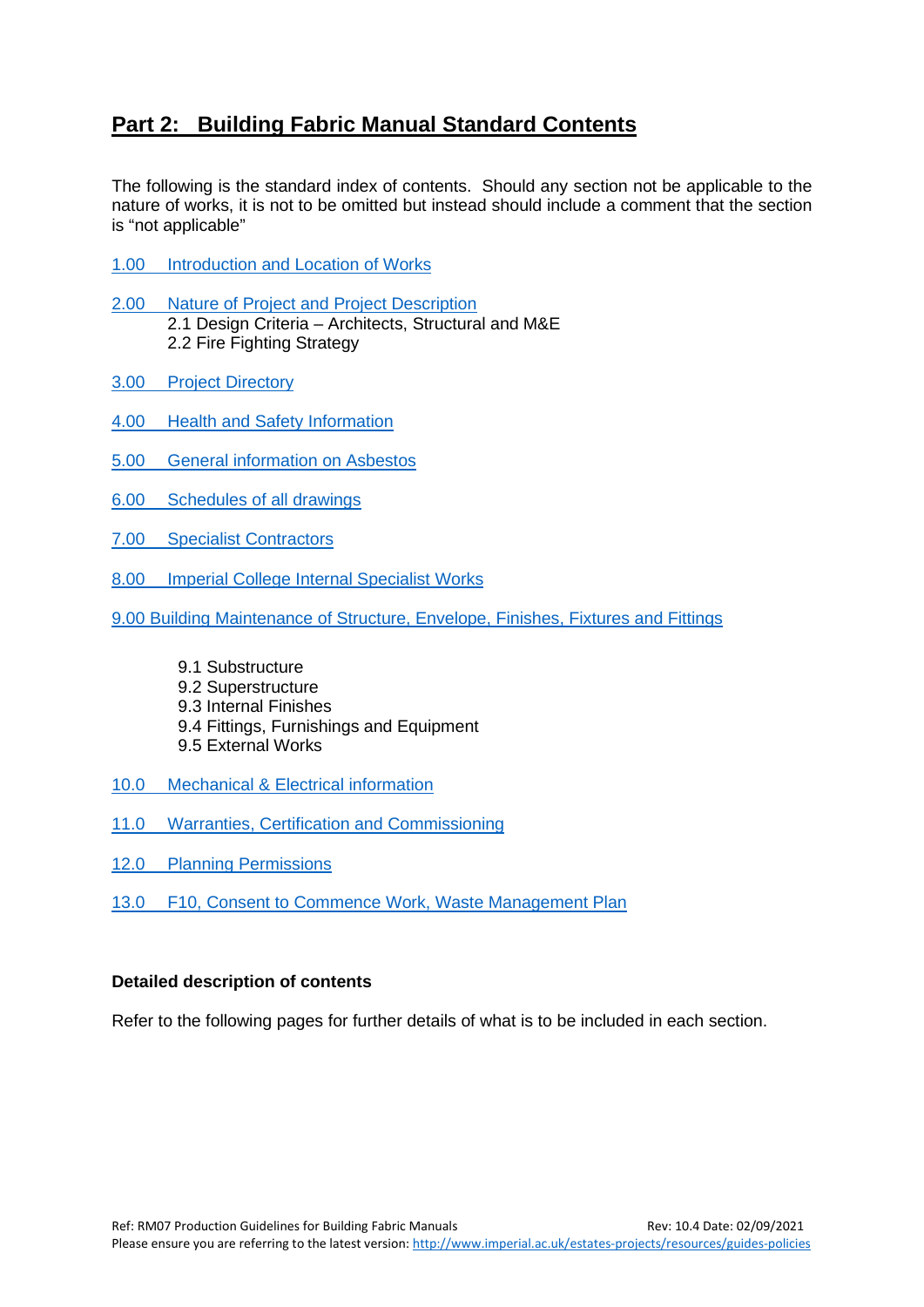#### <span id="page-9-0"></span>**1.0 Introduction and Location of Works**

This section provides an overview of the document, file holders responsibility, project and location details. This section should commence with a Revision Record

#### **1.1 Purpose of the Building Fabric Manual / Health & Safety file**

A brief outline of the regulatory responsibilities that require the production of this file

#### **1.2 File holder's responsibilities**

An outline of the user's responsibilities in the accepting, maintaining and updating of the health and safety file

#### **1.3 Location of the works**

This needs to be specific, providing a precise location of all areas encompassed by the works and should reference any plant rooms external or circulation areas affected. For example:

*The works outlined in Section 2 were undertaken for the [department/faculty/division]. The works were confined to [insert levels/room numbers/buildings of all areas encompassed in the works]. The works commenced on [insert date]. Completion was achieved on [insert date]*

#### <span id="page-9-1"></span>**2.0 Nature of Project and Project Description**

This section is to commence with a description of the nature of the project and details on the scope of works – this should be in the form of a short summary, including locations/room numbers of all areas affected by the works. This summary is to be followed by:

#### **2.1 Design Criteria: Architects, Structural and M&E**

This sub-section provides design philosophy statements for the Architectural, Structural, Mechanical, Electrical and Public Health works and should include cross references to where additional information can be found (for example structural drawings, M&E manuals):

- The **Architectural** Statement is to provide an overview of the construction methods and materials used for the project.
- The **Structural** design philosophy will refer to the general structural design criteria and include the maximum loadings on each floor, floor type and the roof. Reference should be made to the proposals for the sequence of operations to be undertaken when the building is to be demolished or where structural changes are to be made
- **Mechanical**, **Electrical** and **Public Health** works to be included in the form of a copy of the statement provided in the mechanical and electrical manuals. The statement should provide an overview of the design outlining key criteria and include details of any special requirements for the removal or replacement of plant or equipment.

#### **2.2 Fire Fighting Strategy**

This section is intended as the first point of reference for the Building Manager and Fire Officer to know where to obtain all the required fire safety information relating to the project.<sup>[5](#page-9-2)</sup>

<span id="page-9-2"></span><sup>5</sup> Part 8 of Building Regulation 38 defines Fire Safety Information as "information relating to the design and construction of the building or extension, and the services, fittings and equipment provided in or in connection with the building or extension which will assist the responsible person to operate and maintain the building or extension with reasonable safety."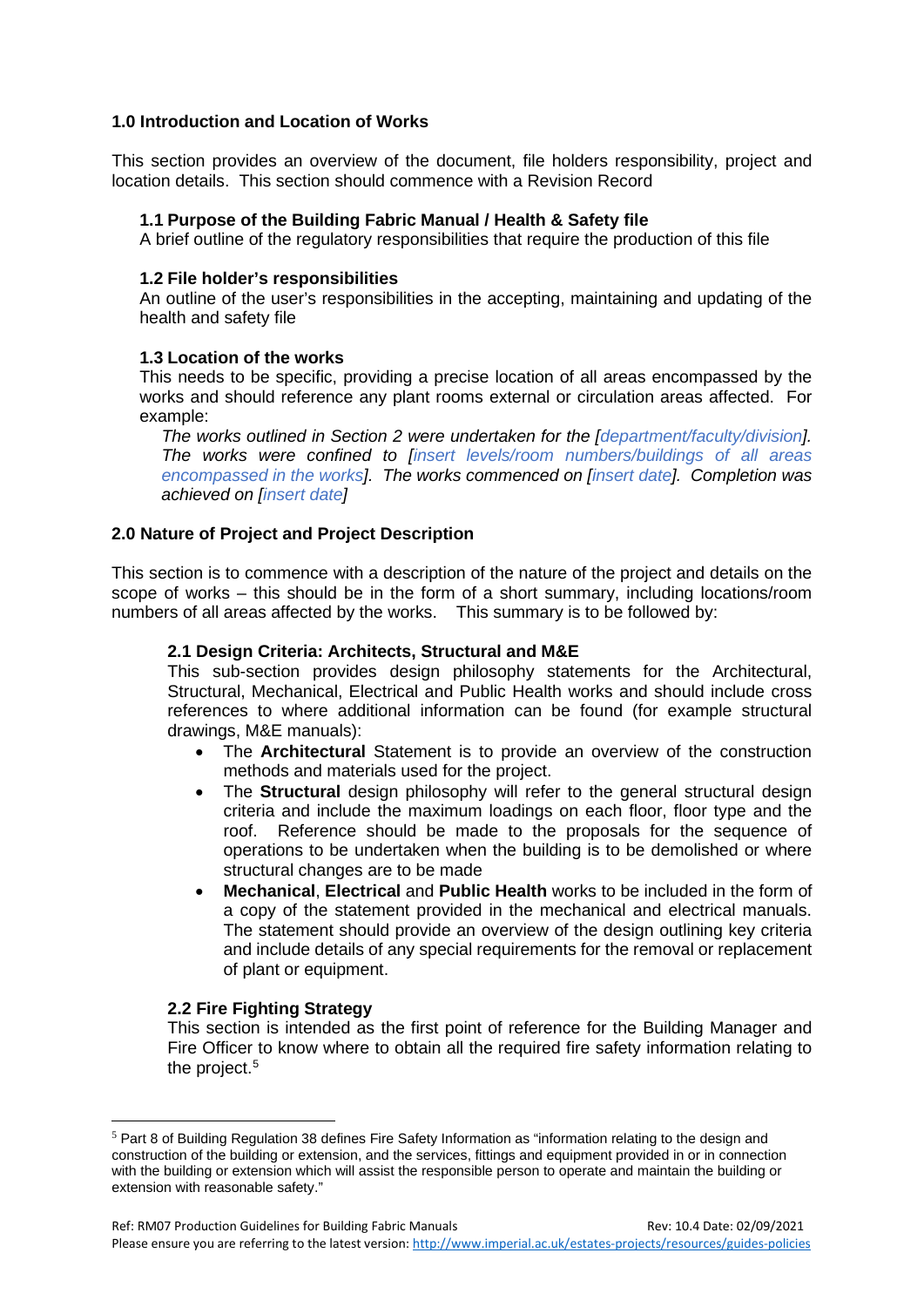This section should provide cross-references to any fire safety information relating to the project: for example, Fire Strategy drawings in Section 6 and Fire Alarm install/upgrade literature and drawings in the Electrical O&M (Refer to the Mechanical and Electrical Guidelines for further details). A statement of the fire fighting strategy must be included in this section.

The Fire Strategy drawing(s) must include notes to outline the firefighting strategy of the building including emergency evacuation routes and locations of fire-fighting equipment, evacuation lifts and safe zones. Where no current Fire Strategy drawing exists, the Contractor should supply a new drawing which outlines the final fire strategy for the project area.

#### **The fire safety information must comply with Building Regulation 38 and as outlined in Appendix G to Approved Document B**

#### <span id="page-10-0"></span>**3.0 Project Directory**

This section provides a table of names and contact details of all the key personnel involved in the project.

#### <span id="page-10-1"></span>**4.0 Health and Safety Information**

This section is to include all the information required to meet the standards for information set out within the CDM2015 Approved Code of Practice. If the Principal Designer has been novated to the Contractor, they will provide the necessary information to complete this section of the file. Refer to [Part 1 Section 3](#page-3-2) of this document for typical information to be included.

The Principal Designer must also ensure that [Section 2](#page-9-1) includes fire safety information and that the current Asbestos Report is provided for [Section 5.](#page-11-0)

Information on the residual hazards that remain and impact on the operation and maintenance of the building, along with the cleaning and maintenance strategies, should be summarised here, directing users to specific product literature in Sections [7](#page-11-2) and [9.](#page-12-1)

If the nature of the project dictates that a separate Health & Safety file is to be produced, reference must be made to it within this section, to which the user should refer instead.

#### **4.1 Significant Hazards**

This sub-section identifies all residual significant hazards that were identified by the Design Team, the College Maintenance and Building Management teams and the Principal Designer. This includes special lifting arrangements for plant and/or equipment replacements.

Hyperlink references to relevant sub-sections within [Section 9.0](#page-12-1) (and [Section 7.0](#page-11-2) if applicable) where significant hazards associated with materials required for maintenance is contained.

#### **4.2 Maintenance Strategy**

This sub-section provides hyperlinked cross-references on where to locate key articles relating to Health and Safety and Maintenance information. This could include but not limited to:

• Cleaning and Maintenance Strategy including method statements for specific items of plant and equipment as agreed on a project by project basis.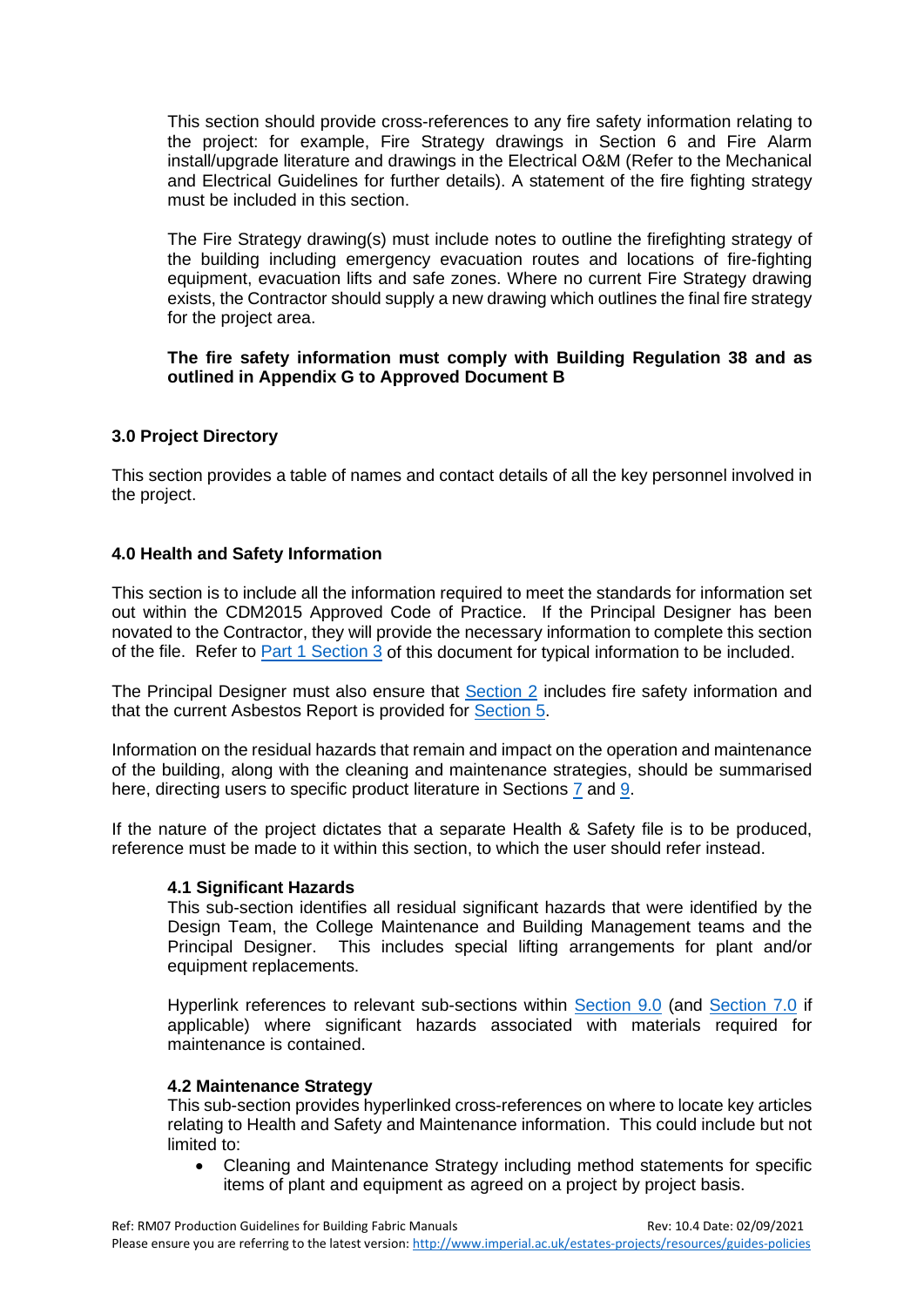• Plant Equipment Maintenance and Replacement Strategy

Items of plant and equipment required for inclusion will be determined at the Record Document Strategy / O&M meeting and confirmed in the minutes issued following the meeting.

#### <span id="page-11-0"></span>**5.0 General Information on Asbestos**

This Section deals with residual asbestos issues and must include a copy of the latest Asbestos Report. The Contractor is to obtain this from the Asbestos Team, and it should include the Asbestos Manager's report and drawing(s). This section should also include a summary of the extent of the ACM remaining in the spaces at handover

#### <span id="page-11-1"></span>**6.0 Schedules of As-Built and As-installed drawings**

This section contains schedules of all final "As-built" drawings produced as part of the works. The building fabric manual should include:

- Schedules of all drawings included with this file ALL architectural, structural and manufacturer's component drawings relating to the building fabric of the works area. The schedule should note which sub-section the manufacturers' component drawings can be found.
- Hard copy drawings inserted in the relevant sections (architectural and structural in Section 6, manufacturers' component drawings in sections 7 or 9 where applicable)
- Electronic format drawings in a sub-folder delivered alongside the digital manual.
- Information on the availability and location of all other record drawings, including cross references to those included in the Mechanical, Electrical and Fire manuals.

All drawings are to be produced in accordance with the project specific EIR and issued as final As-built status, in pdf and dwg formats. Refer to [Part 1 Section 8](#page-6-2) of this document for full details.

#### **The Employers Information Requirements (EIR) applies to all drawings – architectural, structural, mechanical, electrical, etc – which form a part of the fabric of the building and may be needed for alterations or renovations in the future**.

#### <span id="page-11-2"></span>**7.0 Specialist Contractors**

This section is for specialist contractors, often taking the form of a self-contained O&M produced by the specialist, including any specific information needed for maintenance, cleaning, replacement or dismantling, as summarised in Section 4.

This section should not be used for general manufacturers' literature on fittings, fixtures and finishes, which should go in Section 9

Examples of specialists might include (but not limited to):

- Lifts
- Curtain walling
- Specialist roof finishes
- *Clean Rooms\**
- *Fume Cupboards.*\*

*\*These would usually be included in the Mechanical O&M but should be cross-referenced here for the user's information.*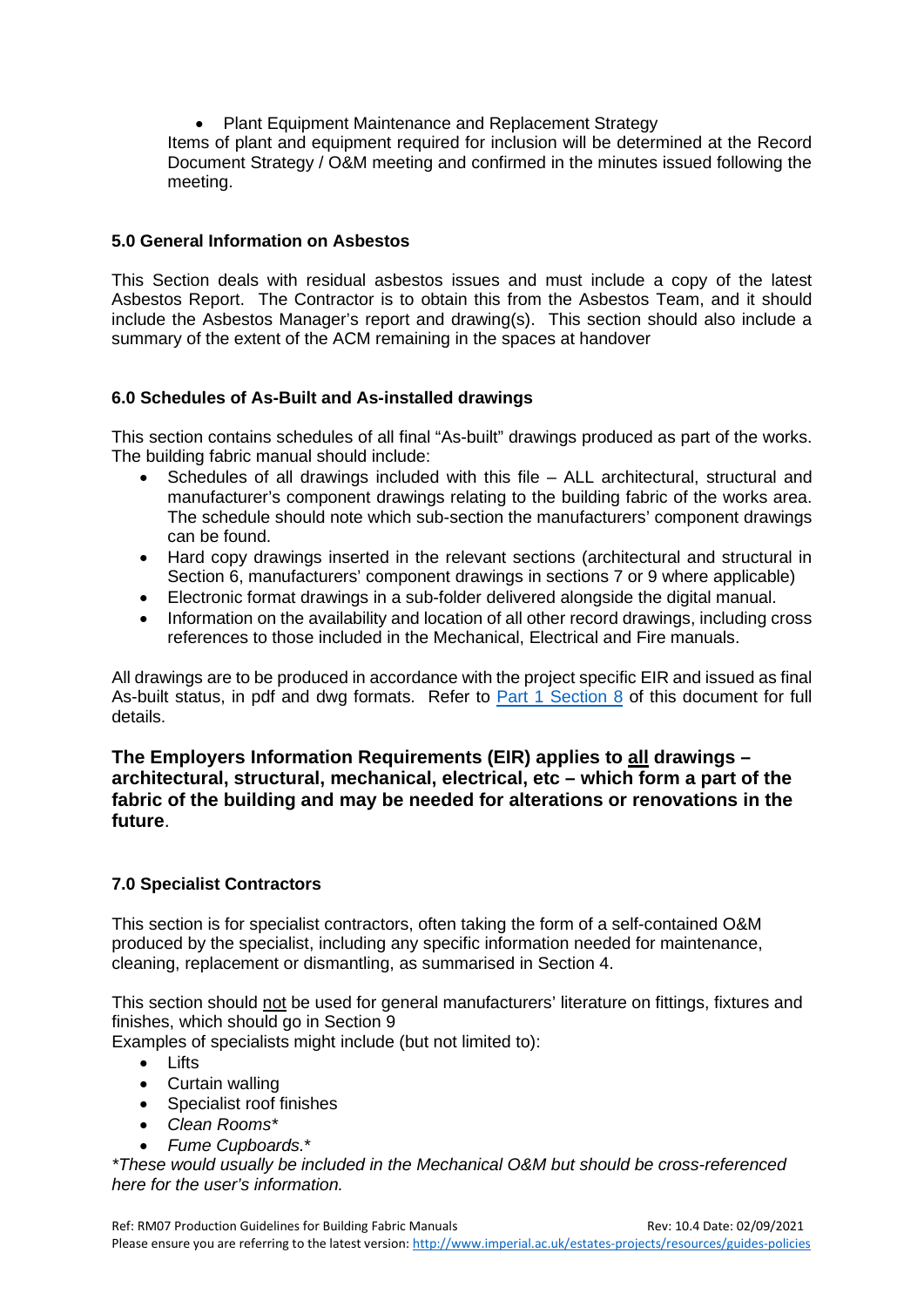The specialist contractors for inclusion in this section should be determined at the Record Document Strategy meeting.

#### <span id="page-12-0"></span>**8.0 Imperial College Specialist Works**

This section provides information on the College's internal specialists, not appointed by the Contractor but installed during the project and referred to in the tender documents. The literature should be obtained by the Contractor or Project Manager from the appropriate Imperial College contact. Examples might include:

- Audio Visual
- Catering equipment (to be included if installed during the contract period)

Other examples include IT and Security equipment, refer to the Electrical Services O&M for these.

Imperial College directly purchased equipment installed post-completion need not be included, however reference should be made to it in this section.

#### <span id="page-12-1"></span>**9.0 Building Maintenance of Structure, Envelope, Finishes, Fixtures and Fittings**

Information on the construction, renovations or alterations made to the structure, building envelope, finishes, fixtures and fittings are located in this section, including the appropriate health and safety information to assist the Building Manager with maintenance and replacements.

The section should commence with an index page, hyperlinked to each sub-section. The subsections should be arranged via the following elemental breakdown for consistency:

#### 9.1 Substructure

- 9.2 Superstructure
	- 9.2.1 Frame
	- 9.2.2 Upper Floors
	- 9.2.3 Roof
	- 9.2.4 Stairs and Ramps
	- 9.2.5 External Walls
	- 9.2.6 Windows and External Doors
	- 9.2.7 Internal Walls and Partitions
	- 9.2.8 Internal Doors (including Ironmongery)
- 9.3 Internal Finishes
	- 9.3.1 Wall Finishes
	- 9.3.2 Floor Finishes
	- 9.3.3 Ceiling Finishes
- 9.4 Fittings, Furnishings and Equipment
- 9.5 External Works

All the above sub-sections should be included, regardless of the size of project, noting 'n/a' where not applicable in accordance with the nature of the works.

Typical content of section 9.3 Internal Finishes may include (but is not limited to):

• Painted wall finishes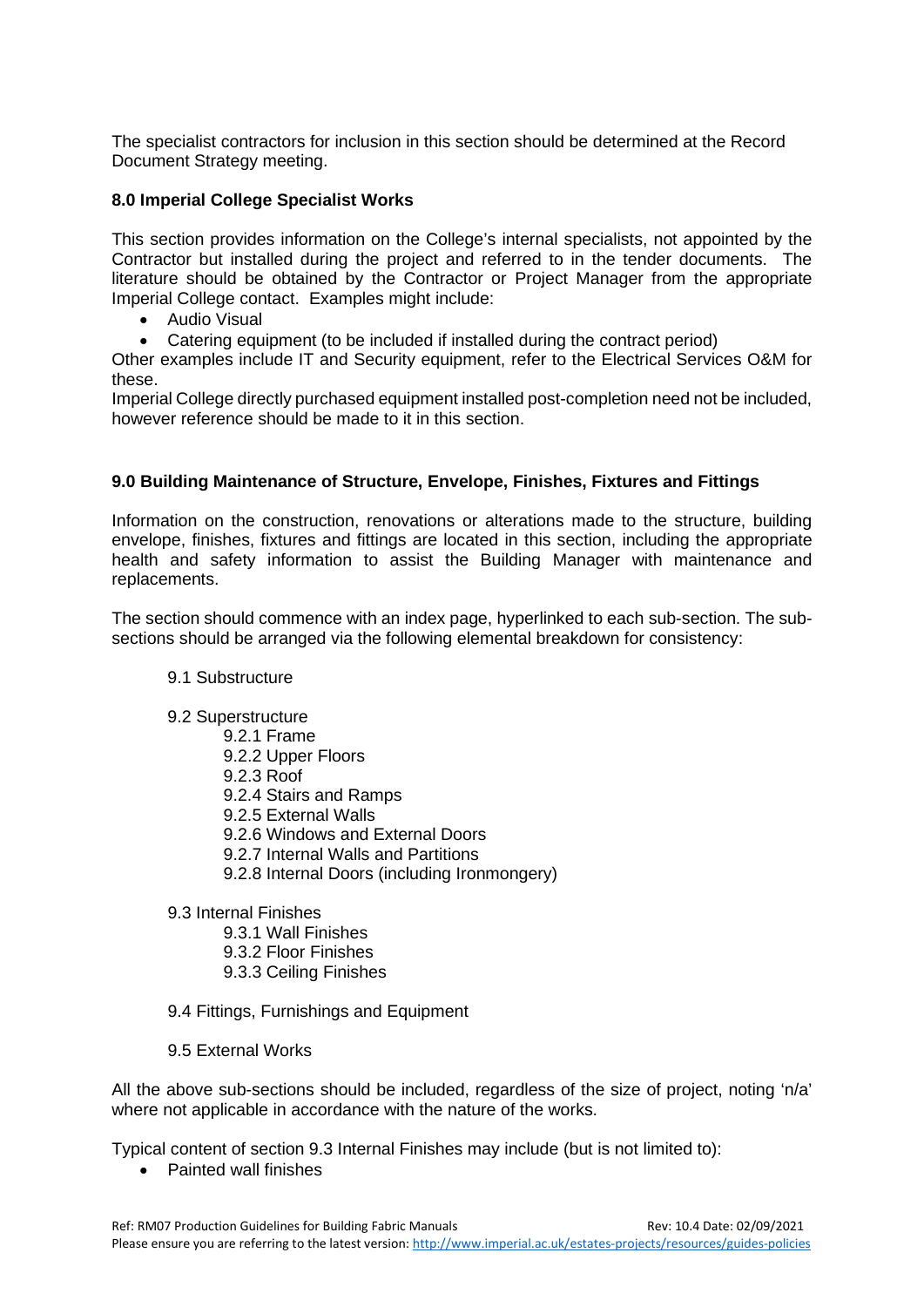- Painted/varnished joinery finishes
- Floor finishes
	- o Carpets
	- o Tiling
	- o Vinyl
- Ceiling finishes
- Suspended ceilings

Section 9.4 Fittings, Furnishings and Equipment includes items procured as part of the works contract, for example:

- Laboratory Furniture
- Kitchen Furniture
- Shelving
- White Goods

*Items procured directly by the College but installed/fitted as part of the project should instead be included within Section 8 of this manual.*

Each manufacturer's sub-section should commence with a "landing page" providing an overview of information for that manufacturer: Contact Details, Cleaning & Maintenance, Reordering, Index of supplied literature/drawings. This is to be followed by any relevant literature, inserted into the document and hyperlinked to the appropriate link on the "landing page", to enable ease of navigation for the user.

The literature should consist of the minimum required to allow the Building Manager to clean and maintain the individual items, in a manner consistent with the manufacturers' requirements. It should be sufficient to allow the building manager to order the material or product directly from the supplier or manufacturer. This should not rely solely on a web-link to the manufacturer as this may change over time and no longer be accessible to the user.

Under no circumstances should COSHH assessments or data sheets be included. In the unlikely event a hazardous substance is required to be used, for example to bond a material, this should be highlighted under the Health and Safety information in Section 4

Manufacturers drawings, not including Architectural and Structural drawings, will be included in this section and dwg versions supplied in the Drawings folder on the CD copy. They should also be referenced in the Schedule of As-built drawings in Section 6

#### <span id="page-13-0"></span>**10.00 Mechanical & Electrical Operation and Maintenance Manuals**

For projects where there are minor/less complex mechanical and electrical works, the information may be included within this section, providing a combined Building Fabric Manual incorporating Mechanical & Electrical installations. Any drawings associated with the M&E works must then also be included and produced to the project EIR.

The majority of projects will however require a separate set of O&Ms and their details will be cross referenced within this section. Refer to the separate O&M Guidance Document for details on the requirements.

This must be agreed upon at the Record Document Strategy Meeting.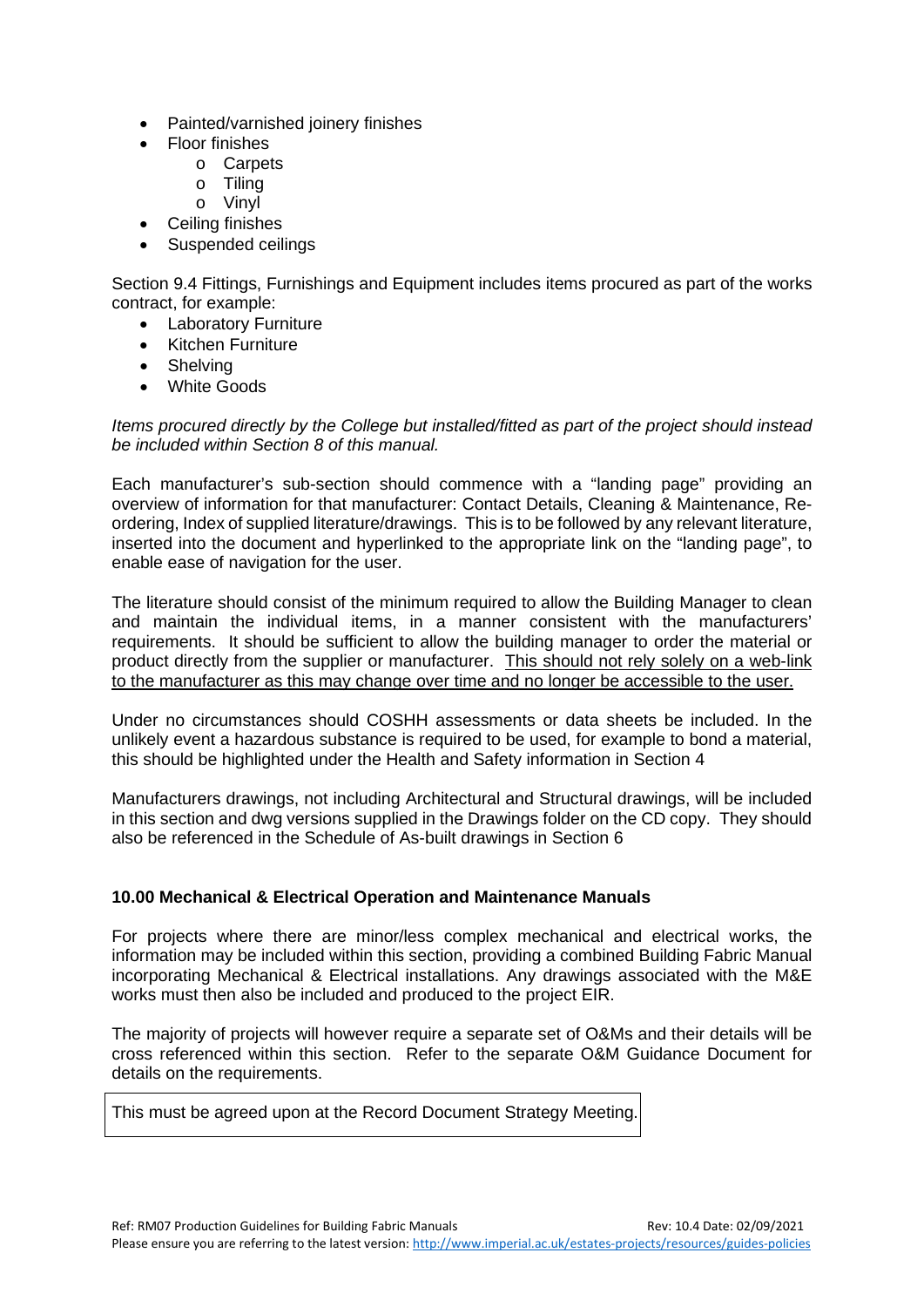#### <span id="page-14-0"></span>**11.00 Warranties, Certification and Commissioning**

This section is for any warranties or commissioning certificates issued for building fabric elements of the project. This does not include mechanical and electrical certificates unless a combined manual has been produced.

If available at completion, the Building Control Certificate should also be included in this section. If this is not practical due to the nature of the works, a copy should be forwarded to the Estates Records and Archives Officer once it has been issued.

#### <span id="page-14-1"></span>**12.00 Planning Permission**

If applicable to the nature of the works, copies of any planning permission certificates granted should be included in this section. The actual certificates should also be forwarded to the Estates Records & Archives Officer for permanent retention in the College Archive.

#### **13.00 F10 / CDM Notification, Consent to Commence work, Waste Management**

<span id="page-14-2"></span>**13.1 Copies of all F10's** (Notification of a Construction Project to the HSE) issued during the project are included in this section. If notification is not required due to the scope of works, a copy of the CDM notification should be included in its place.

#### **13.2 Notification of Consent to Commence Work**.

This consists of a letter or email from the Principal Designer or Project Manager, following review of the Construction Phase Plan and confirming consent to commence works.

#### **13.3 Waste Management**

The final waste management report produced by the Contractor outlining the relationship between the original targets set in the clients SWMP and what was actually achieved during the construction phase of the works.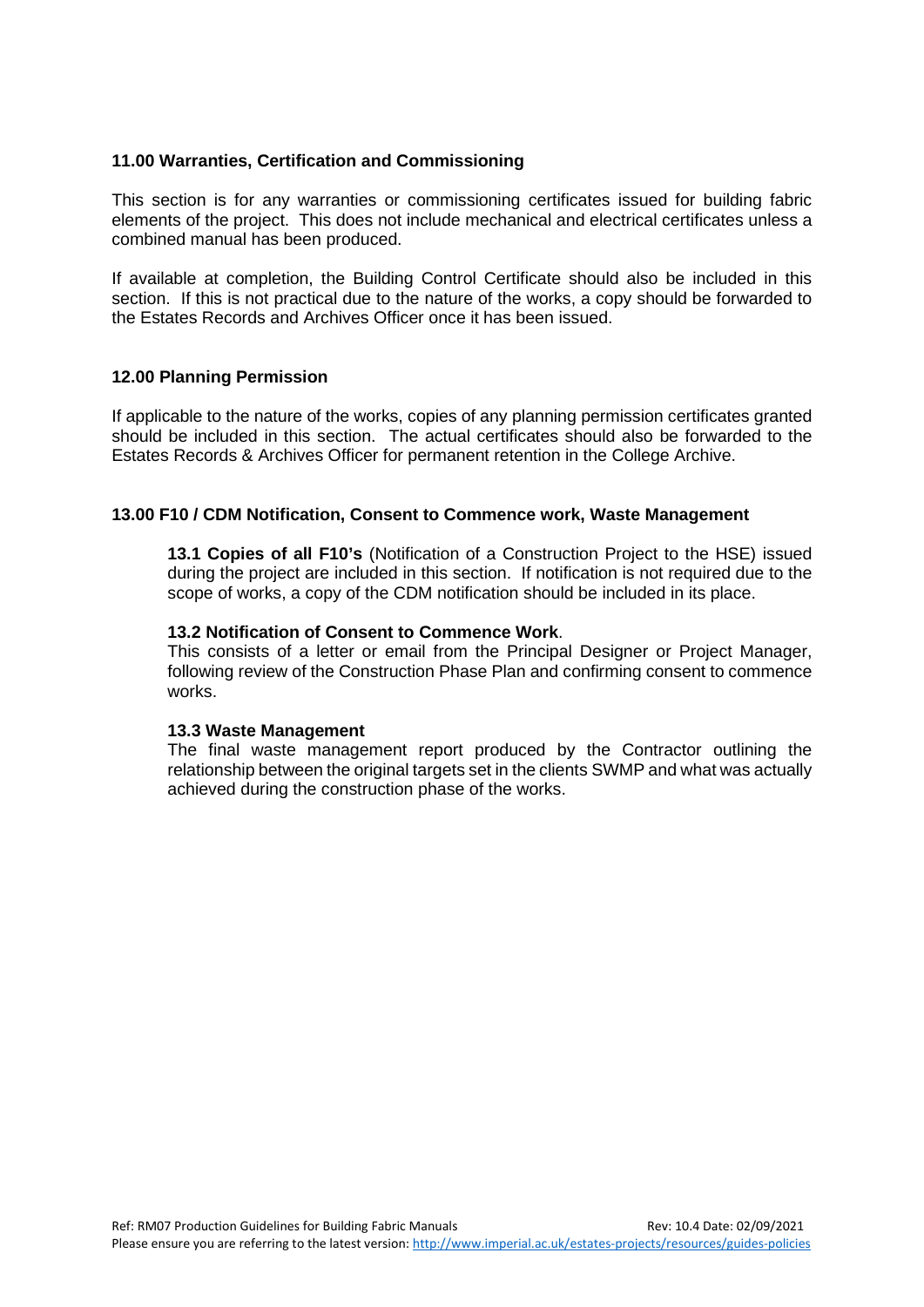#### <span id="page-15-0"></span>**Appendix (i) Building Fabric Manual cover and spine template**

The front cover and the spine of the Building Fabric Manual must provide easy reference to relevant project information so that the end user can source appropriate information from the correct manual.

Key information for the labels consists of:

- Project Number
- Document Reference Number
- Project Title
- Building Name
- Type of Manual
- Contractor details
- Date of Issue
- Information contained within that specific volume ie Section Number and Headings. \*

\* Spine label only, see examples on next pages Refer overleaf in Figures 1.1, 1.2, 1.3 for sample cover and spine labels

An editable version of the templates in Word format is available upon request from the Estates Records & Archives Officer.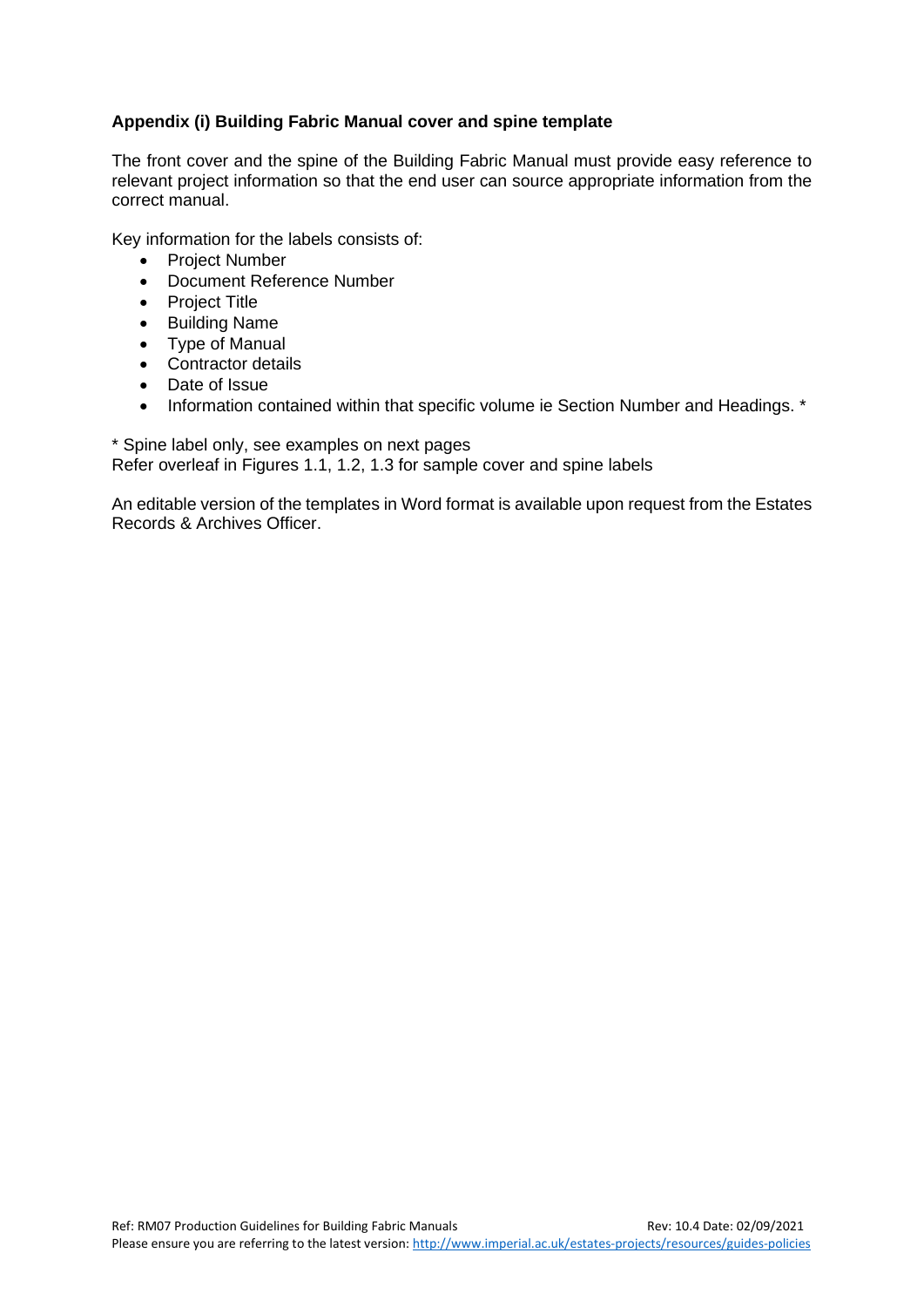Figure 1.1: Sample cover

# **Building Fabric Manual**

Incorporating the Health & Safety File

# **Imperial College** London

### **Advanced Manufacturing Facility** Levels L & LG Mezzanine, Royal School of Mines **South Kensington Campus**

| <b>Practical Completion</b> | December 2010 |
|-----------------------------|---------------|
| <b>Project Number</b>       | SKEM0901      |
| Document Reference          | B/SKEM/030    |
| Volume                      | One of Five   |

Contractor: Company Name Address Address Address

telephone

**Principal Designer** Company Name Address Address Address

telephone